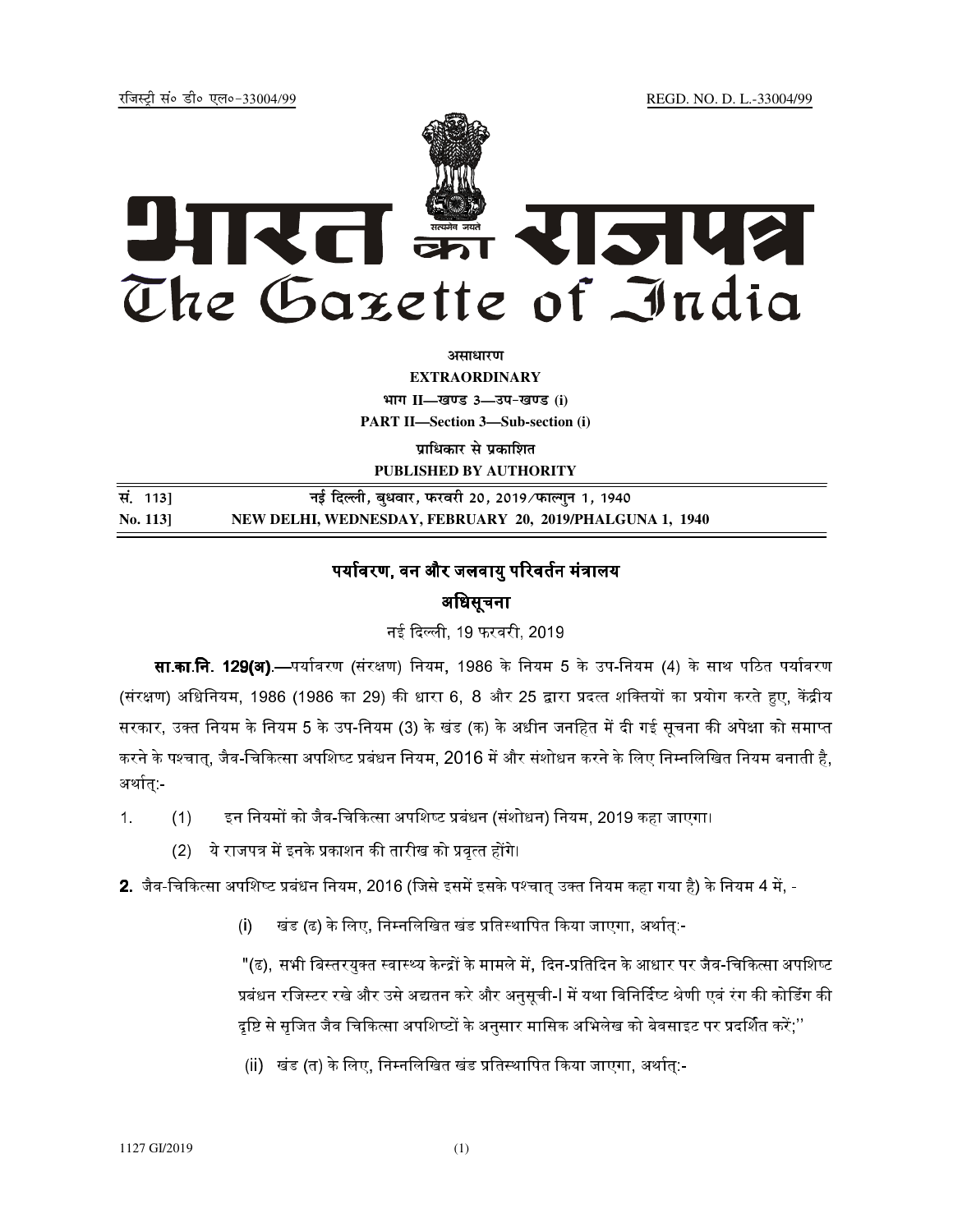"(त), सभी बिस्तरयक्त स्वास्थ्य केन्द्रों के मामले में. (चाहे बिस्तरों की संख्या कितनी भी हो), जैव-चिकित्सा अपशिष्ट प्रबंधन (संशोधन) नियम. 2018 के प्रकाशन की तिथि से दो वर्षों की अवधि के अंदर अपनी बेवसाइट पर वार्षिक रिपोर्ट उपलब्ध कराएं:''।

**3**. उक्त नियमों की अनसची-II में, क्रम सं. 8 के सामने, मद सं. (1) में, टिप्पण में, खंड-3 के लिए, निम्नलिखित खंड प्रतिस्थापित किया जाएगा. अर्थात:-

''3. दस बिस्तरों से कम वाले स्वास्थ्य केन्द्रों को 31 दिसम्बर, 2019 की तारीख तक द्रव अपशिष्ट पदार्थ के लिए  $\overline{ }$ आउटपट स्नाव मानक का अनुपालन करना होगा।

4. 2\* िन +%I78-III 0,-

(i) क्र. सं. 3 के सामने, स्तंभ (3) में, मद सं. (vi) के पश्चात, निम्नलिखित मद अंतर्लिखित की जाएगी, अर्थात -

 $^{\prime\prime}$ (vii) महानिदेशक, सशस्त्र बल चिकित्सा सेवा द्वारा प्रचालित चिकित्सा निरीक्षण (एमआई) कक्ष. जहाजों पर रोगी कक्ष या पनडब्बी. स्टेशन चिकित्सा केन्द्र तथा अग्रिम स्थानों में स्थित क्षेत्र अस्पताल का निरीक्षण और िनगरानी।''

(ii) क्र.सं. 4 के सामने, स्तंभ (3) में, मद सं. (viii) के लिए, निम्नलिखित मद अंतर्विष्ट की जाएगी, अर्थातु:-

''(vii) महानिदेशक, सशस्त्र बल चिकित्सा सेवा द्वारा प्रचालित चिकित्सा निरीक्षण (एमआई) कक्षों. जहाजों पर रोगी कक्ष या पनडब्बी. स्टेशन चिकित्सा केन्द्रों तथा अग्रिम स्थानों में स्थित क्षेत्र अस्पतालों को छोडकर अन्य स्वास्थ्य केन्द्रों का निरीक्षण और निगरानी (नियम-9)।''

> [फा.सं.3-1/2000-एचएसएमडी] रितेश कमार सिंह, संयक्त सचिव

**टिप्पण :** मल नियम भारत के राजपत्र, असाधारण, भाग-II, खंड 3, उप-खंड (i) में अधिसचना सं, सा.का.नि, 343 (अ) तारीख 28 मार्च, 2016 द्वारा प्रकाशित किए गए थे और पश्चात्वर्ती अधिसूचना सं. सा.का.नि. 234 (अ) तारीख 16 मार्च, 2018 द्वारा संशोधित किए गए थे।

## **MINISTRY OF ENVIRONMENT, FOREST AND CLIMATE CHANGE NOTIFICATION**

New Delhi, the  $19<sup>th</sup>$  February, 2019

**G.S.R. 129(E).—**In exercise of the powers conferred by Sections 6,8 and 25 of the Environment (Protection) Act, 1986 (29 of 1986) read with sub-rule (4) of rule 5 of the Environment (Protection) Rules, 1986, the Central Government, after having dispensed with the requirement of notice under clause(a) of sub-rule (3) of rule 5 of the said rule in public interest, hereby makes the following rules further to amend the Bio-Medical Waste Management Rules, 2016, namely:-

**1.** (1) These rules may be called the Bio-Medical Waste Management (Amendment) Rules, 2019.

(2) They shall come into force on the date of their publication in the Official Gazette.